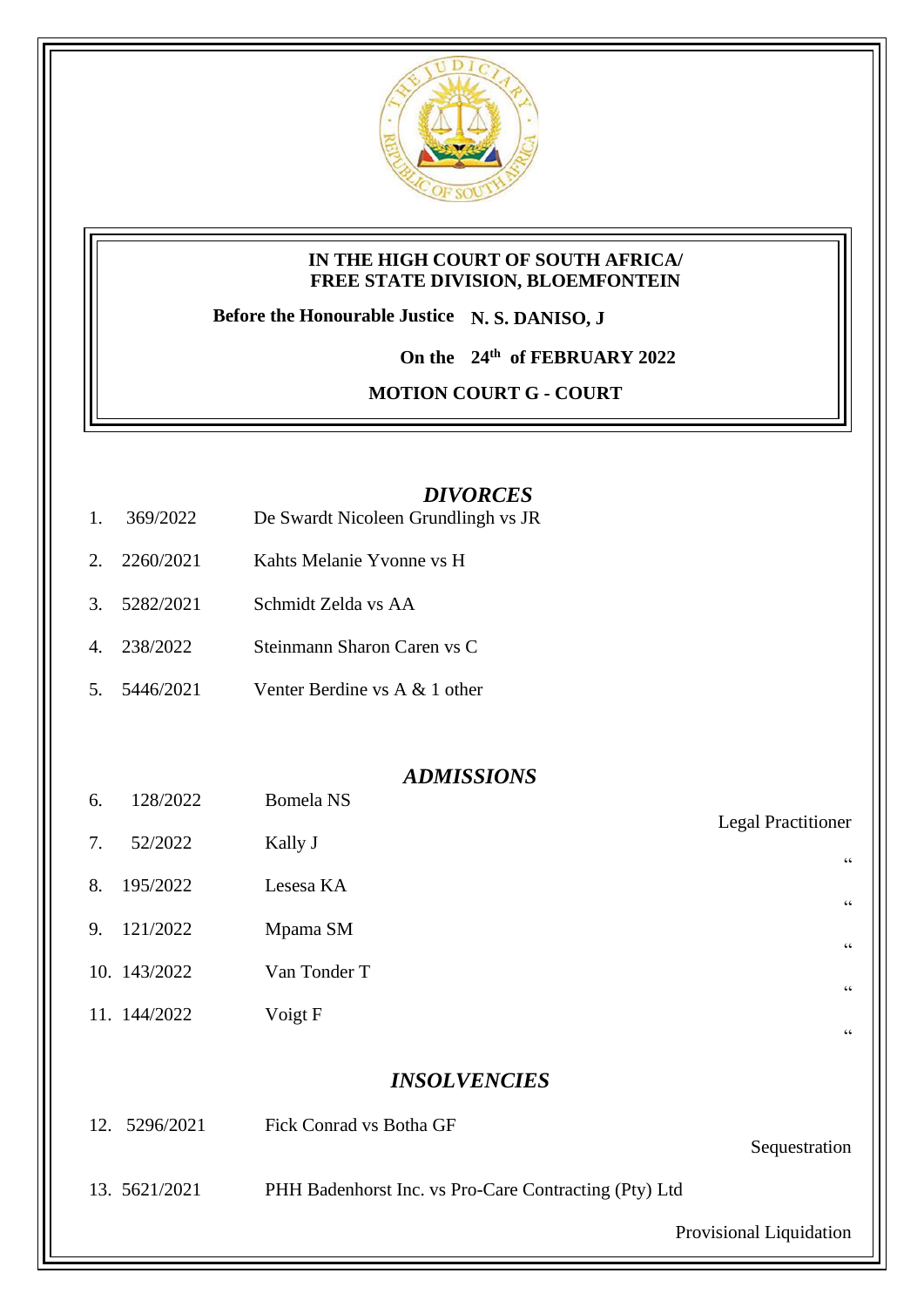| 14. 4478/2021                 | Rotating Services (Pty) Ltd vs ERD FAB (Pty) Ltd                                      | Winding-Up                                  |  |  |
|-------------------------------|---------------------------------------------------------------------------------------|---------------------------------------------|--|--|
| <b>UNOPPOSED APPLICATIONS</b> |                                                                                       |                                             |  |  |
| 15. 447/2022                  | Promin 5 (Pty) Ltd vs Suthami Trading (Pty) Ltd & 2 other                             | Interdict                                   |  |  |
| 16. 455/2022                  | Mnguni TK vs MD & 1 other                                                             | $\mbox{\bf G}$                              |  |  |
| 17. 731/2022                  | Rhinoforce Protection Services (Pty) Ltd vs Dihlabeng Local Municipality & 1<br>other | $\mbox{\bf G}$                              |  |  |
| 18. 5936/2021                 | Tip Top Boerdery (Pty) Ltd vs Firstrand Bank Ltd & 1 other                            | 66                                          |  |  |
| 19. A138/2020                 | Lioma TNT vs The Registrar High Court of SA FS & 1 other                              | $\mbox{\bf G}$                              |  |  |
| 20. 6192/2017                 | Ntseli SM vs RAF                                                                      |                                             |  |  |
| 21. 3336/2019                 | Mothebe LP vs SI                                                                      | To Compel                                   |  |  |
| 22. 5757/2019                 | Osher Landbou (Pty) Ltd vs Pretorius DL & 3 other                                     | 66                                          |  |  |
| 23. 3344/2020                 | Griekwaland Wes Korporatief Bpk vs Viljoen TH & 1 other                               | $\,$ 6 $\,$                                 |  |  |
| 24. 3806/2020                 | RNT Management Services CC vs Maluti-A-Phofung Local Municipality & 1<br>other        | $\,$ 6 $\,$                                 |  |  |
| 25. 1261/2021                 | Saul JE vs MJ                                                                         | $\zeta$ $\zeta$<br>$\textsf{G}\,\textsf{G}$ |  |  |
| 26. 5944/2021                 | Epiroc Financial Solutions AB vs Christopher Peter van Zyl N.O. & 3 other             |                                             |  |  |
| 27. 512/2022                  | Botha HH vs Master of the High Court & 3 other                                        | $\textsf{G}\,\textsf{G}$<br>Condonation     |  |  |
| 28. 1142/2009                 | Motor Finance Corporation vs Reinecke JJF                                             | Amendment                                   |  |  |
| 29. 395/2022                  | Roets JJ (NO)                                                                         | <b>Amendment of Trust</b>                   |  |  |
| 30. 5133/2021                 | Anderka C                                                                             | Surrender of Estate                         |  |  |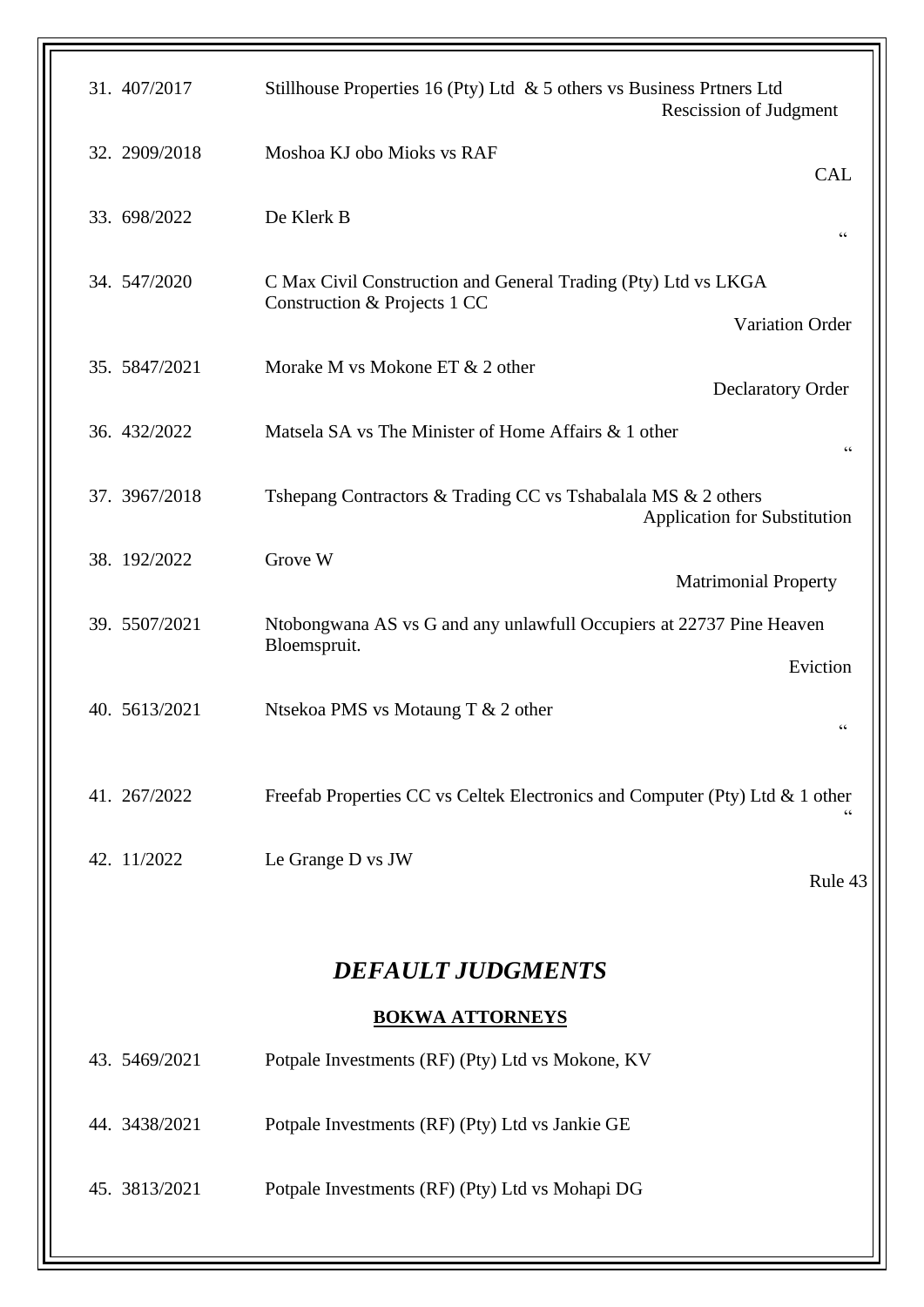| 46. 4047/2021                    | Potpale Investments (RF) (Pty) Ltd vs Sithole MP                          |  |
|----------------------------------|---------------------------------------------------------------------------|--|
| 47. 4050/2021                    | Potpale Investments (RF) (Pty) Ltd vs Hlapane TJ                          |  |
| 48. 4114/2021                    | Potpale Investments (RF) (Pty) Ltd vs Selane SI                           |  |
| 49. 4269/2021                    | Potpale Investments (RF) (Pty) Ltd vs Ntsasa OC                           |  |
| 50. 4279/2021                    | Potpale Investments (RF) (Pty) Ltd vs Nomna V                             |  |
| 51. 4281/2021                    | Potpale Investments (RF) (Pty) Ltd vs Musa MP                             |  |
| 52. 4443/2021                    | Potpale Investments (RF) (Pty) Ltd vs Mofokeng SS                         |  |
| 53. 4626/2021                    | Potpale Investments (RF) (Pty) Ltd vs Moloi LE                            |  |
|                                  | <b>EG COOPER MAJIEDT INC</b>                                              |  |
| 54. 2033/2010                    | Nedbank Ltd vs Botha CA                                                   |  |
| 55. 217/2022                     | Absa Bank Ltd vs Thulani Qithi t/a T.Q Consultancy (Pty) Ltd & 1 other    |  |
|                                  | <b>FIXANE</b>                                                             |  |
| 56. 1285/2020                    | Nozililo A Nyana vs The Executor Estate of the Late Ntsitsa RM & 6 others |  |
| <b>HILL, MCHARDY &amp; HERBS</b> |                                                                           |  |
| 57. 949/2021                     | Nedbank Ltd vs FS & 1 other                                               |  |
| 58. 4832/2021                    | IMAS Finance (CO-Coperative) Ltd vs Khambule SC                           |  |
| 59. 5759/2021                    | Bridge Taxi Finance No 02 (Pty) Ltd vs Mokoena S                          |  |
| <b>JG BOTHA</b>                  |                                                                           |  |
| 60. 3466/2020                    | Absa Bank Ltd vs Strauss DJ                                               |  |
|                                  |                                                                           |  |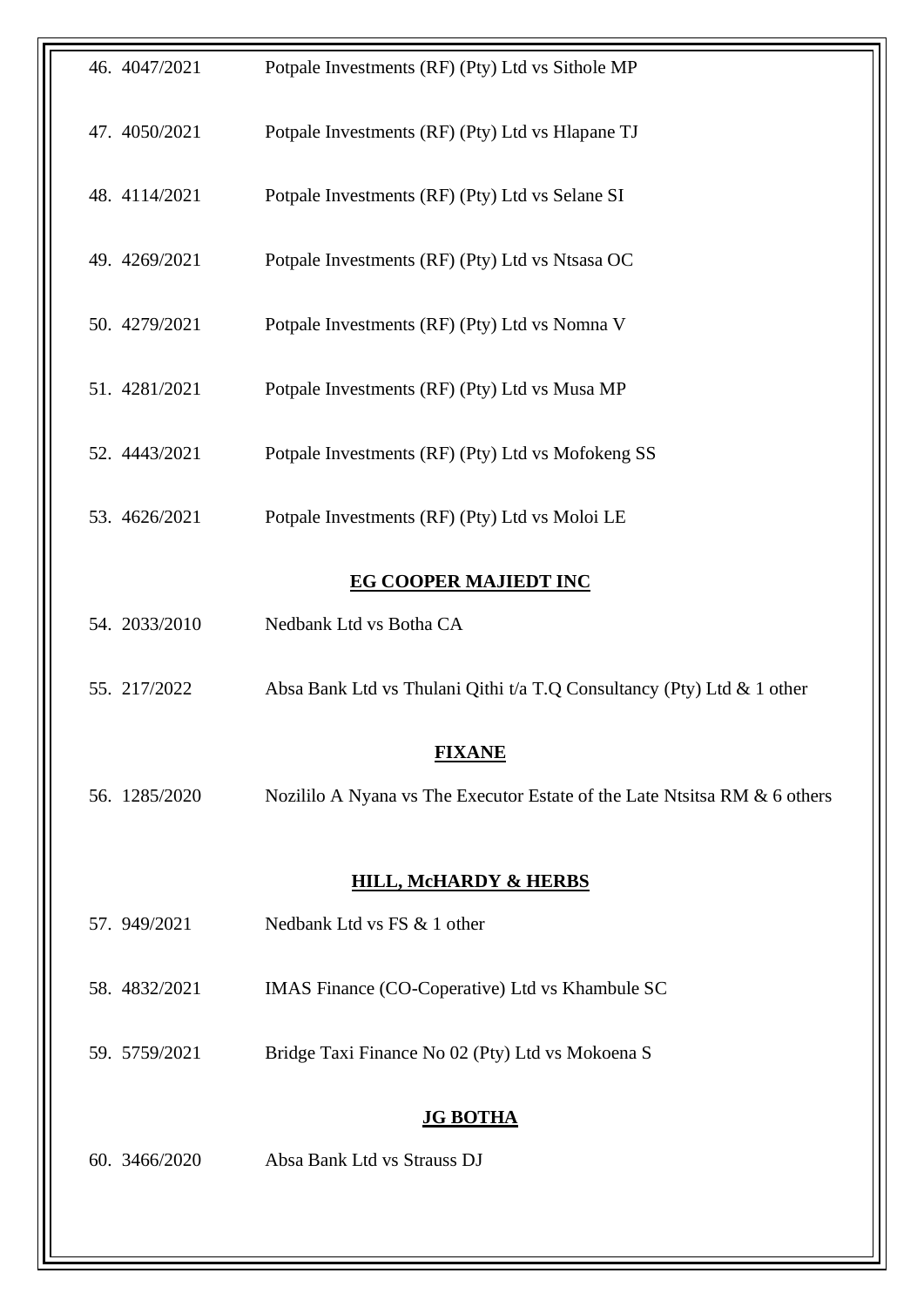| <b>KLEINGELD MAYET INC</b>         |                                                                                                   |  |  |
|------------------------------------|---------------------------------------------------------------------------------------------------|--|--|
| 61. 5648/2021                      | Blackies Constultants (Pty) Ltd vs Ndhlovu CM & 1 other                                           |  |  |
| <b>MAKUBALO ATTORNEYS</b>          |                                                                                                   |  |  |
| 62. 4953/2021                      | Cebekhulu Financial Services CC vs The Hollard Insurance Company Ltd                              |  |  |
| <b>MCINTYRE &amp; VAN DER POST</b> |                                                                                                   |  |  |
| 63. 3978/2021                      | Standard Bank of SA Ltd vs Trustees Fr the Time Being of the Greyling<br>Boerdery Trust & 1 other |  |  |
| 64. 6160/2018                      | Standard Bank of SA Ltd vs Moluleka ML                                                            |  |  |
| 65. 4838/2020                      | Nedbank Ltd vs Zapi K & 1 other                                                                   |  |  |
| 66. 2080/2021                      | Changing Tides 17 (Pty) Ltd N.O. vs Tshoniswa MJ & 1 other                                        |  |  |
| 67. 4021/2021                      | Standard Bank of SA Ltd vs Moses JJ & 1 other                                                     |  |  |
| 68. 3400/2021                      | Nedbank Ltd vs Kock C                                                                             |  |  |
| 69. 4564/2021                      | Nedbank Ltd vs Rouls J                                                                            |  |  |
| 70. 5668/2021                      | Nedbank Ltd vs Van der Merw M                                                                     |  |  |
| 71. 5692/2021                      | Nedbank Ltd vs Barnard HR                                                                         |  |  |
| 72. 5775/2021                      | Nedbank Ltd vs Kalake ME                                                                          |  |  |
| 73. 5899/2021                      | Nedbank Ltd vs Monyote TJ                                                                         |  |  |
| 74. 21/2022                        | Nedbank Ltd vs Kambule MP                                                                         |  |  |
| 75. 78/2022                        | Nedbank Ltd vs Qithi TI                                                                           |  |  |
| 76. 80/2022                        | Nedbank Ltd vs Radebe JP                                                                          |  |  |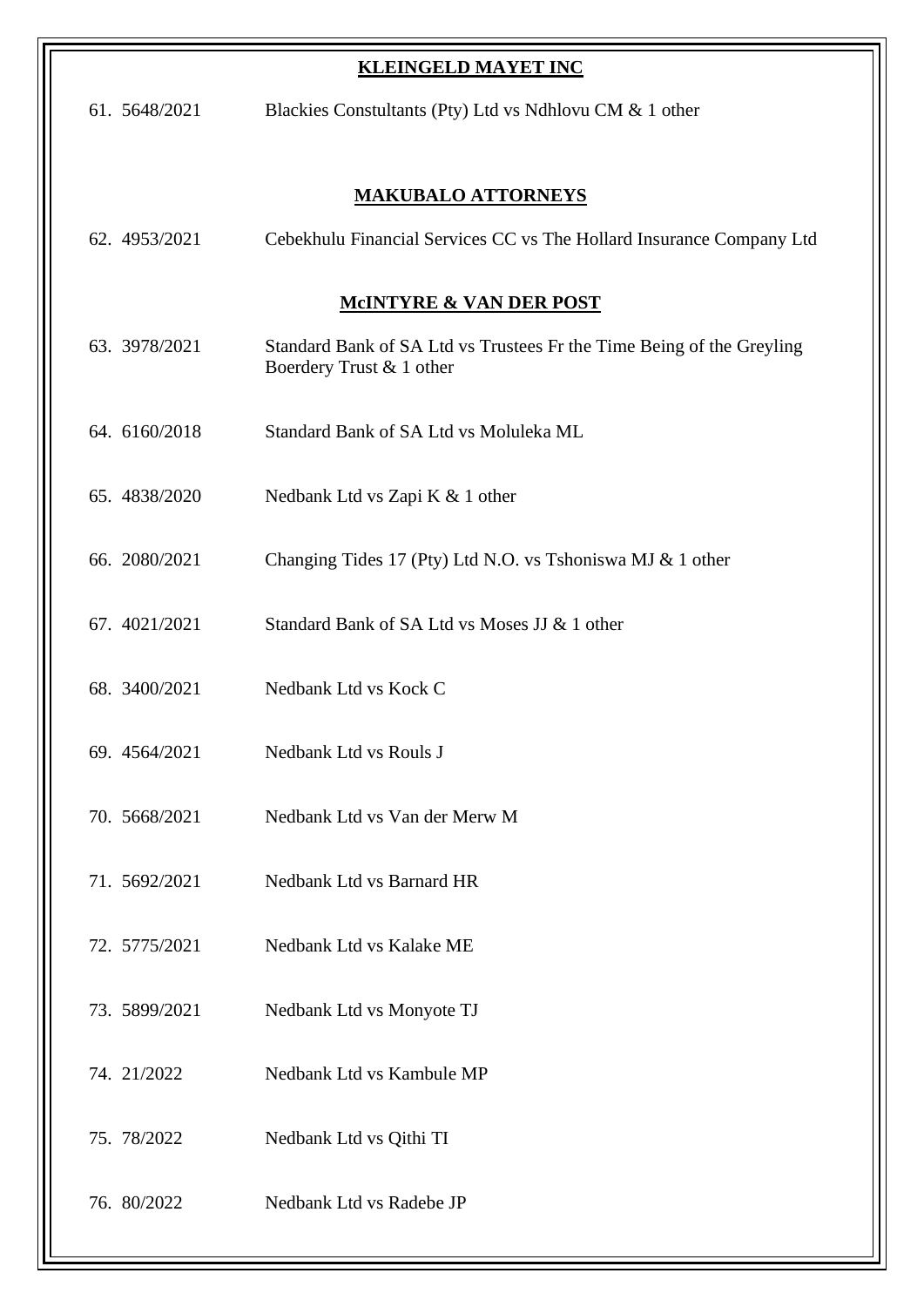| 77. 4858/2021                  | Absa Bank Ltd vs Herbst CH                                                                |  |
|--------------------------------|-------------------------------------------------------------------------------------------|--|
|                                |                                                                                           |  |
| <b>ROSENDORFF REITZ BARRY</b>  |                                                                                           |  |
| 78. 5067/2021                  | Nedbank Ltd vs Meyer UJ                                                                   |  |
| 79. 5445/2021                  | Nedbank Ltd vs Thandabantu S                                                              |  |
| <b>SMO SEOBE ATTORNEYS INC</b> |                                                                                           |  |
| 80. 5727/2017                  | Opposed Roll - Van Zyl J                                                                  |  |
| <b>STRAUSS DALY</b>            |                                                                                           |  |
| 81. 5100/2021                  | SB Guarantee Company (RF) (Pty) Ltd vs Mokhele MS                                         |  |
| 82. 5174/2021                  | SB Guarantee Company (RF) (Pty) Ltd vs Tyhuku D & 1 other                                 |  |
| 83. 714/2020                   | SB Guarantee Company (RF) (Pty) Ltd vs Thabang ZM                                         |  |
| 84. 1877/2020                  | Standard Bank of SA Ltd vs Ralepoma TS                                                    |  |
| 85. 5141/2021                  | Standard Bank of SA Ltd vs Mothusi TJ                                                     |  |
| 86. 5266/2021                  | Standard Bank of SA Ltd vs Nyamane AM                                                     |  |
| 87. A5521/2021                 | Standard Bank of SA Ltd vs Sibeko SH                                                      |  |
| 88. 5547/2021                  | Standard Bank of SA Ltd vs Vorster SW                                                     |  |
| 89. 5579/2021                  | Standard Bank of SA Ltd vs Scheepers CG                                                   |  |
| 90. 5641/2021                  | BMW Financial Services (SA) (Pty) Ltd t/a Alphera Financial Services vs Lomo<br><b>TS</b> |  |
| 91. 1088/2020                  | Standard Bank of SA Ltd vs Willemse BA                                                    |  |
| 92. 5191/2021                  | Old Mutual Insure Ltd vs Harrismith Car Towing (Pty) Ltd                                  |  |